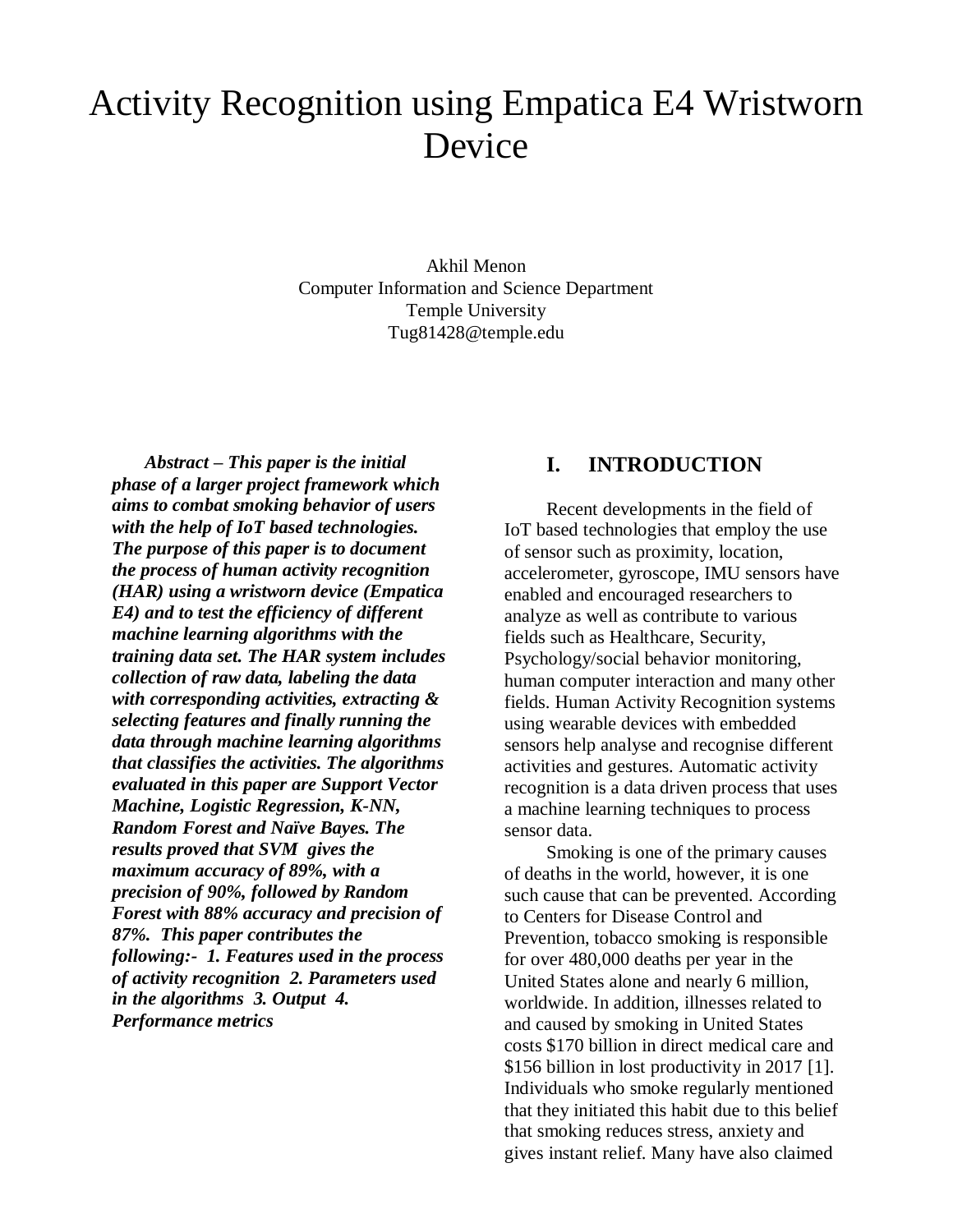to have started smoking due to social stigma, which includes perception of seeming fashionable, peer pressure and social acceptance. Research shows that 68% adults attempt to quit, however, the addiction to nicotine makes it challenging and the withdrawal symptoms tends to pull the individual back on the cycle of smoking. The approach to combat the addiction in turn, the smoking behavior, in this project is three folded :-

- 1. Recognize the individuals daily pattern of smoking
- 2. Replace the smoking activity with a activity that is considered positive to the user such as meditation and/or jogging.
- 3. Manage withdrawal symptom and emotions

 In this paper, a wearable wristband device is used to collect data and with the help of a self learning program, recognize common activities of individuals in daily life. Thereafter, the model can be used specifically to recognize the daily smoking patterns of users, non-intrusively. HAR model is generally a pipeline, that consists of several tasks. Initially, embedded sensors collect raw data from users that is cleaned and preprocessed. Cleaning data refers to converting raw data to a specific and common format, removing/filling empty values, followed by discretizing and getting a uniform data that is called training data. This training data is passed through a machine learning module. Machine learning program basically refers to a self learning program that derives features from classified data, recognises patterns and thereafter, predicts the output for future/test data.

# II. **MATERIAL AND METHOD**

# **A. Data collection**

A wristworn device called Emaptica E4 was used to collect data. The device encompassed Bluetooth, Flash Memory, PPG (Photoplethysmography sensors) from which Heart Rate is derived, EDA (Electrodermal Activity) sensor, Temperature sensor and Tri-axial accelerometer sensor. The device dimensions are 44mm \* 40mm \* 16mm and weighed 25g. EDA, Heart-rate and Accelerometer sensor data were sampled at 4Hz, 1Hz and 32Hz respectively. The device consisted of Lithium battery, 3.7V, 260mAh with battery life of nearly 36hours in record mode and 20 hours in streaming mode. [2] The device was attached to the author on 29th and 30th of April. A list of activities were conducted, each activity was repeated for 15 times and data was retrieved/downloaded from the Empatica E4 web portal which is called Empatica Manager. The data is organised in a csv folders with 1 sensor data per folder. Each data folder consisted of UNIX-formatted timestamp on the 1st cell and the sampling rate mentioned on the 2nd cell of the first column. Serial number was added starting from 0 corresponding to first timestamp value and UNIX time stamp was converted to US Eastern Daylight Time with the formula

 ${(Time stamp/86400)+DATATE(1970,1,1)+(-$ 5/24)} [3]. Hence, the timestamp for each individual data value was obtained in the format HH:MM:SS.000.

Activities that were conducted were :- Combing hair, Drinking water, Eating with a spoon, Itching/touching on the cheek, Answering the phone and applying chapstick on the lips. These activities were repeated 15 times with a 5 sec pause between each repetition and was recorded on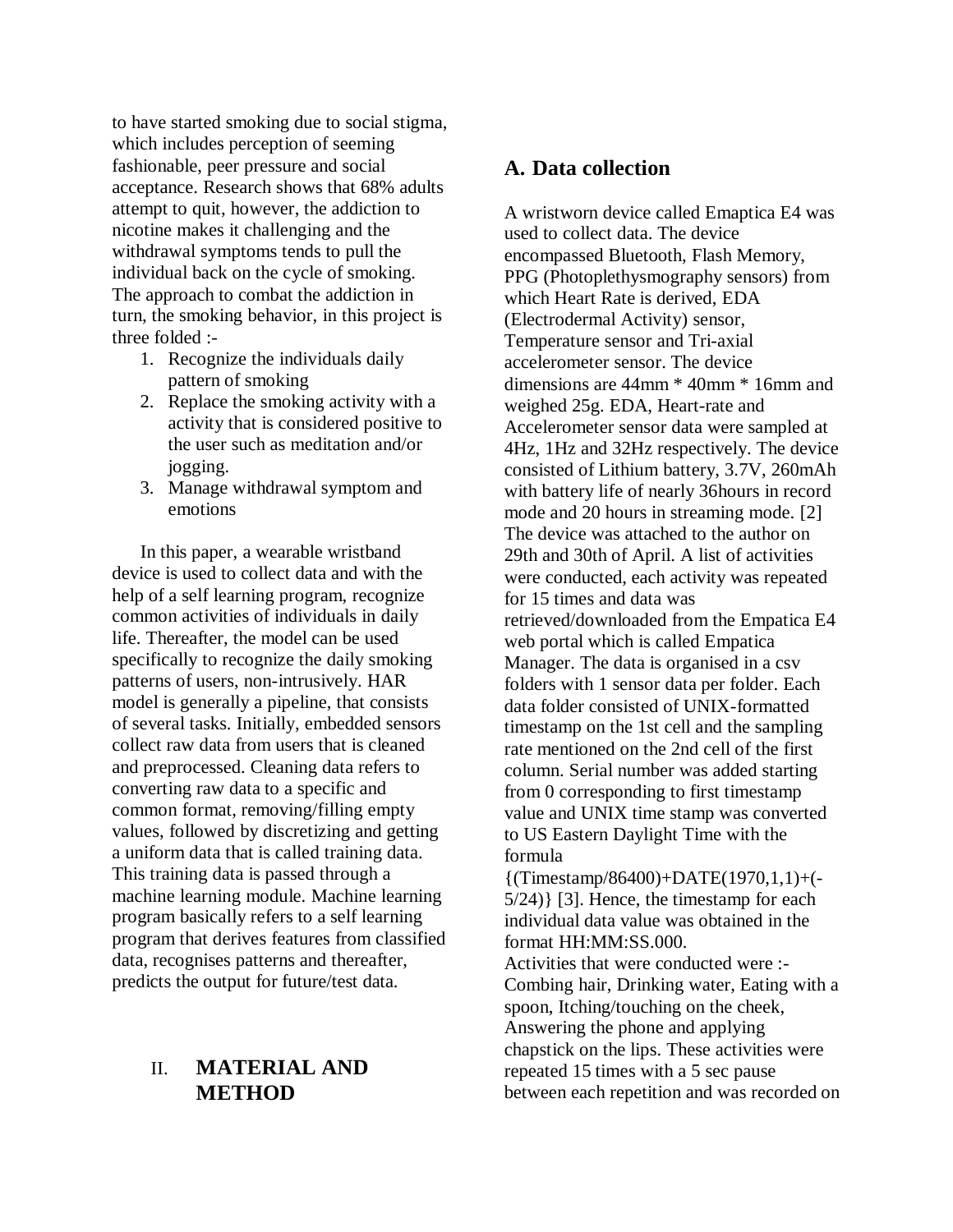video for precise and easy manner of labeling.

## **B. Preprocessing**

In this paper, accelerometer heart-rate and EDA sensor data was used for HAR. Data was labelled by referencing the video. Thereafter, the data was discretised into window of 2s, no overlap. Magnitude of the acceleration was calculated in order to derive a set of feature characteristics from the window size.

$$
\overline{A} = \sqrt{A_x^2 + A_y^2 + A_z^2}
$$

This represents acceleration signals in the x,y,z axes respectively.

#### **Features :**

Features extracted include : Absolute signal area, Spectral Entropy, Minimum value, max value, Mean, Standard deviation, Dominant frequency, Kurtosis and Signal. These features are used in the classification algorithms mebtioned in the further sections.

#### **C. Classification Algorithms**

In this paper, several algorithms are tested and implemented. Table 1 shows the list of algorithms evaluated along with the parameters used. While there are several effective machine learning tools to test the data and create a model, Orange software was used in this paper. Orange describes each algorithms distinctively and has pre-set parameter values for each algorithm that are equivalent to the standard parameter values mentioned in the Scikit-learn library [4]. However, in this paper, different

combination of the parameters values were tested, according the training set data, to acquire efficient results.

| . . |  |
|-----|--|
|     |  |

| <b>Algorithms</b> | <b>Parameters used</b>    |  |  |  |
|-------------------|---------------------------|--|--|--|
|                   | Number of trees:          |  |  |  |
|                   | 10, Depth of tree:        |  |  |  |
| Random Forest     | 3, Limit splitting of     |  |  |  |
|                   | subset: 3                 |  |  |  |
|                   |                           |  |  |  |
| <b>KNN</b>        | Number of                 |  |  |  |
|                   | neighbors: 3,             |  |  |  |
|                   | Metric: Euclidean,        |  |  |  |
| Logistic          | Regularization type       |  |  |  |
| Regression        | : Lasso(L1), $C = 1$      |  |  |  |
| SVM               | $C=1$ , Regression        |  |  |  |
|                   | loss epsilon = $0.10$ ,   |  |  |  |
|                   | $Tolerance =$             |  |  |  |
|                   | $0.001$ , Kernel = RBF    |  |  |  |
|                   | $(exp(-g/x-y/\sqrt{2})),$ |  |  |  |
|                   | where $g = 1$             |  |  |  |

# **D. Output**

Figure 1, 2 and 3 shows Heart-rate, EDA and magnitude of acceleration against time respectively. The following colors on the graph represents the corresponding activites.

| Red          | $=$ Combing                 |
|--------------|-----------------------------|
| Magenta      | $=$ Drinking water          |
| Cyan         | $=$ Itching/touching cheeks |
| Green        | $=$ Eating                  |
| Blue         | $=$ Brushing                |
| <b>Black</b> | $=$ Answering the phone     |
| Yellow       | $=$ Applying chaptsick      |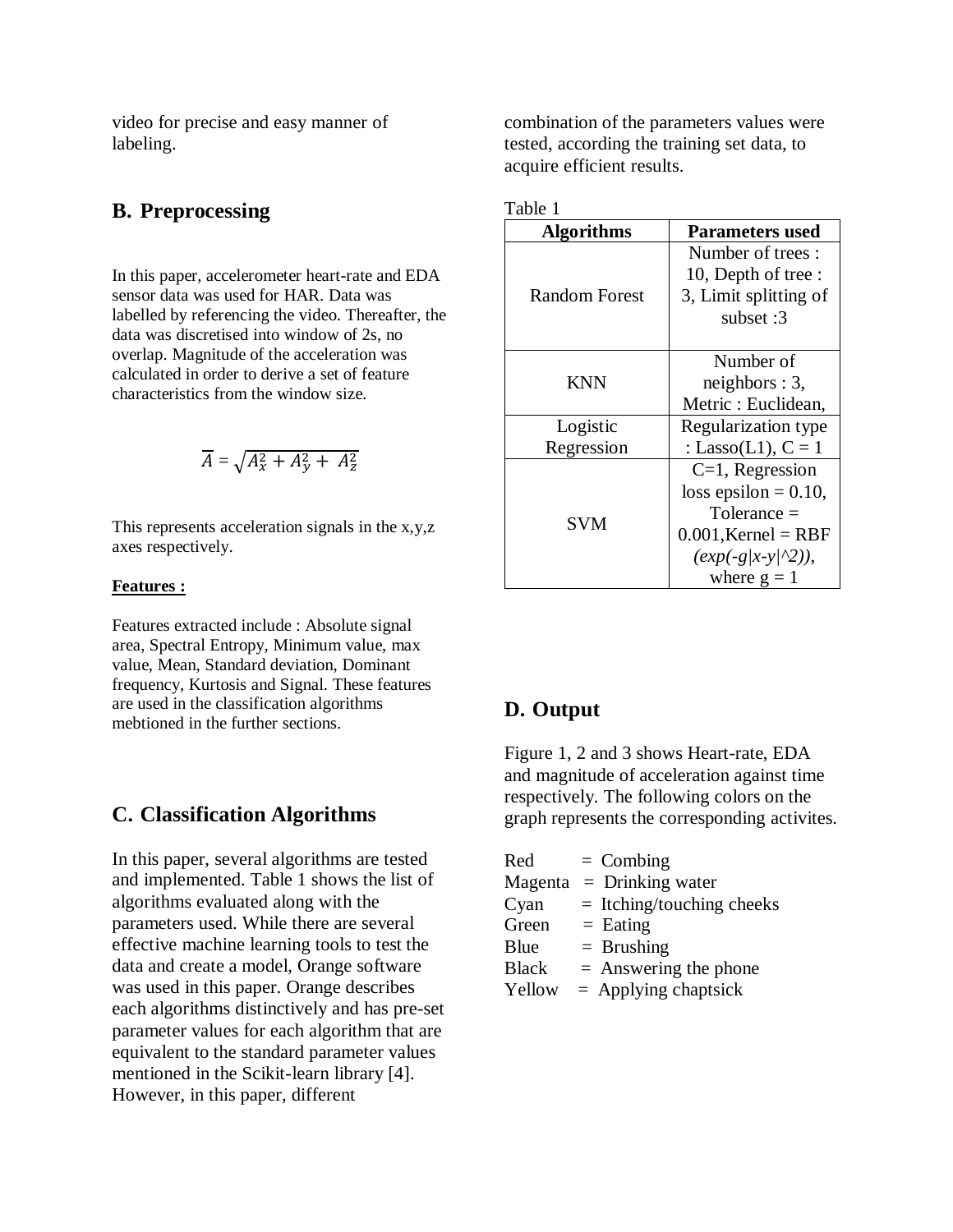

FIGURE 2 : EDA VS TIME



FIGURE 3 : MAGNITUTDE OF ACCELERATION VS TIME



# **E. Performance of classification**

Following metrics were used to evaluate the classification algorithms

Classification accuracy =  $TP+TN$  $\frac{TP+TN+FP+FN}{TP+TN+FP+FN!}$ 

$$
Precision = \frac{TP}{TP + FP}
$$

$$
Recall = \frac{TP}{TP + FN}
$$

 $F-Score(F1) = 2*$ Precision×Recall Precision+ Recall

#### **Output table** :

| Method                    | <b>AUC</b> | CA    | F1    | Precision | Recall |
|---------------------------|------------|-------|-------|-----------|--------|
| kNN                       | 0.863      | 0.834 | 0.827 | 0.834     | 0.834  |
| <b>SVM</b>                | 0.922      | 0.892 | 0.887 | 0.901     | 0.892  |
| Random Forest             | 0.946      | 0.881 | 0.876 | 0.877     | 0.881  |
| Naive Bayes               | 0.943      | 0.767 | 0.791 | 0.842     | 0.767  |
| Logistic Regression 0.899 |            | 0.815 | 0.777 | 0.770     | 0.815  |

Figure 4 is the comparison of output from different machine learning models

Accuracy score of SVM is maximum = 89.2%, with precision =  $90.1\%$ Followed by Random Forest  $= 88.1\%$  with precision  $= 87.7\%$ 

| <b>Confusion Matrix</b> |                |                  |                |          |          |                |                |          |
|-------------------------|----------------|------------------|----------------|----------|----------|----------------|----------------|----------|
|                         | A              | B                | $\mathsf{C}$   | D        | E        | F              | G              | H        |
| A                       | 72             | $\theta$         | 1              | $\theta$ | $\Omega$ | $\overline{0}$ | $\theta$       | 8        |
| B                       | $\overline{0}$ | 63               | $\Omega$       | $\theta$ | $\theta$ | $\theta$       | $\theta$       | 7        |
| $\mathsf{C}$            |                | $\boldsymbol{0}$ | 102            | $\theta$ | $\theta$ | $\overline{0}$ | $\theta$       | 7        |
| D                       | $\overline{0}$ | $\overline{0}$   | $\theta$       | 136      | 1        | $\theta$       | $\overline{0}$ | 23       |
| E                       | 0              | $\theta$         | $\theta$       | 9        | 96       | $\theta$       | $\theta$       | 25       |
| F                       | 0              | $\theta$         | 1              | $\theta$ | $\theta$ | 12             | $\theta$       | 57       |
| G                       | $\overline{0}$ | $\overline{c}$   | $\overline{0}$ | $\theta$ | $\theta$ | $\theta$       | 20             | 10       |
| H                       | 7              | 33               | 32             | 42       | 4        | $\theta$       | 15             | 19<br>17 |

#### **Confusion Matrix Classes**

 $A = Combing$ 

 $B = Drinking water$ 

 $C = Itching/Touching the check$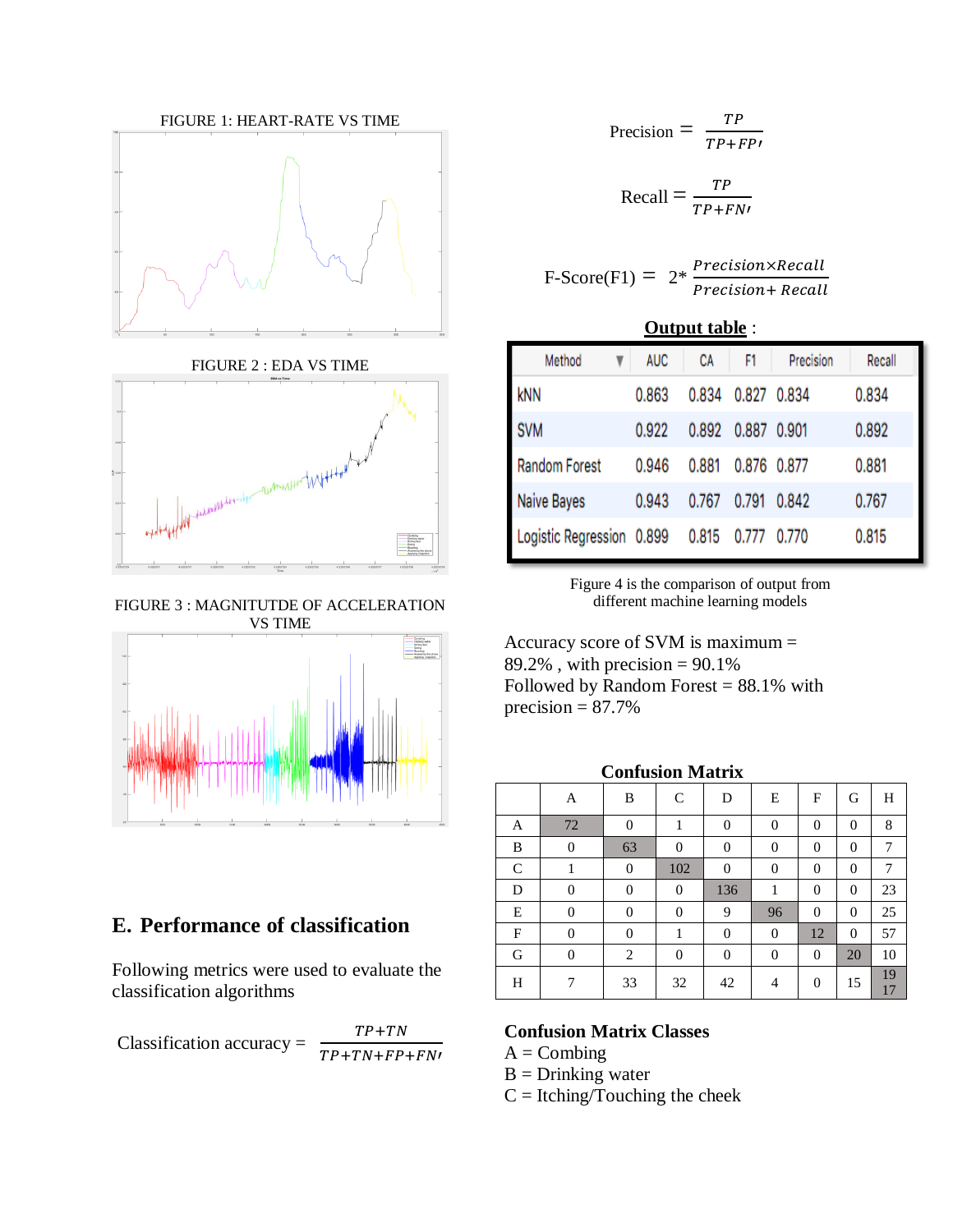



# **III. RELATED WORK**

*Wearable senors* : There are several existing systems that focus on hand activity recognition using wearable devices and have a primary goal of recognising the activity smoking. These include StopWatch [5], SmokeBeat [6] and RisQ [7]. RisQ used 9 axis IMU and it gives an accuracy of 95% which is highest amongst the 3 systems. SmokeBeat and StopWatch uses accelerometer as well as gyroscope sensor data from users to provide low cost systems. The accuracy for SmokeBeat and StopWatch are 86% and 80% respectively. All 3 systems require the users, in the test trials, to respond to a notification on the mobile app. In RisQ, users had to manually notify the app of the activity being conducted and SmokeBeat app sent a

notification whenever it detected users' activity of smoking, to which the user had to either confirm or deny. The accuracy of the system, this approach, is unpredictable because it solely depends on the users' honesty.

#### **IV. FUTURE WORK**

Empatica E4 consists accelerometer, EDA and heart-rate sensors which gives fairly good accuracy scores. In the future, HAR testing with Emaptica Embrace device (consisting of accelerometer, EDA and gyroscope) is recommended and the results from E4 and Embrace should be compared. This is because the related work illustrates accurate results with the gyroscope data, therefore the comparison will depict the importance of Heartrate sensors vs Gyroscope sensor. In order to accurately detect and classify smoking activity, heartrate sensor data must be considered along with the other data since the change in heart rate is directly related to smoking activity [8]. Secondly, in terms of recognizing the activity of smoking, a precise start and end of activity must be recognised so as to accurately acquire the duration of the smoking activity. In the related articles such as SmokeBeat, the author used a mobile app to record the beginning and end of the smoking activity. This can be developed and modified to have a more nonintrusive recognition. Additionally, another area of focus could be a respiratory sensor that would help in the classification of the activity of smoking from other hand related activity.

## **V. CONCLUSION**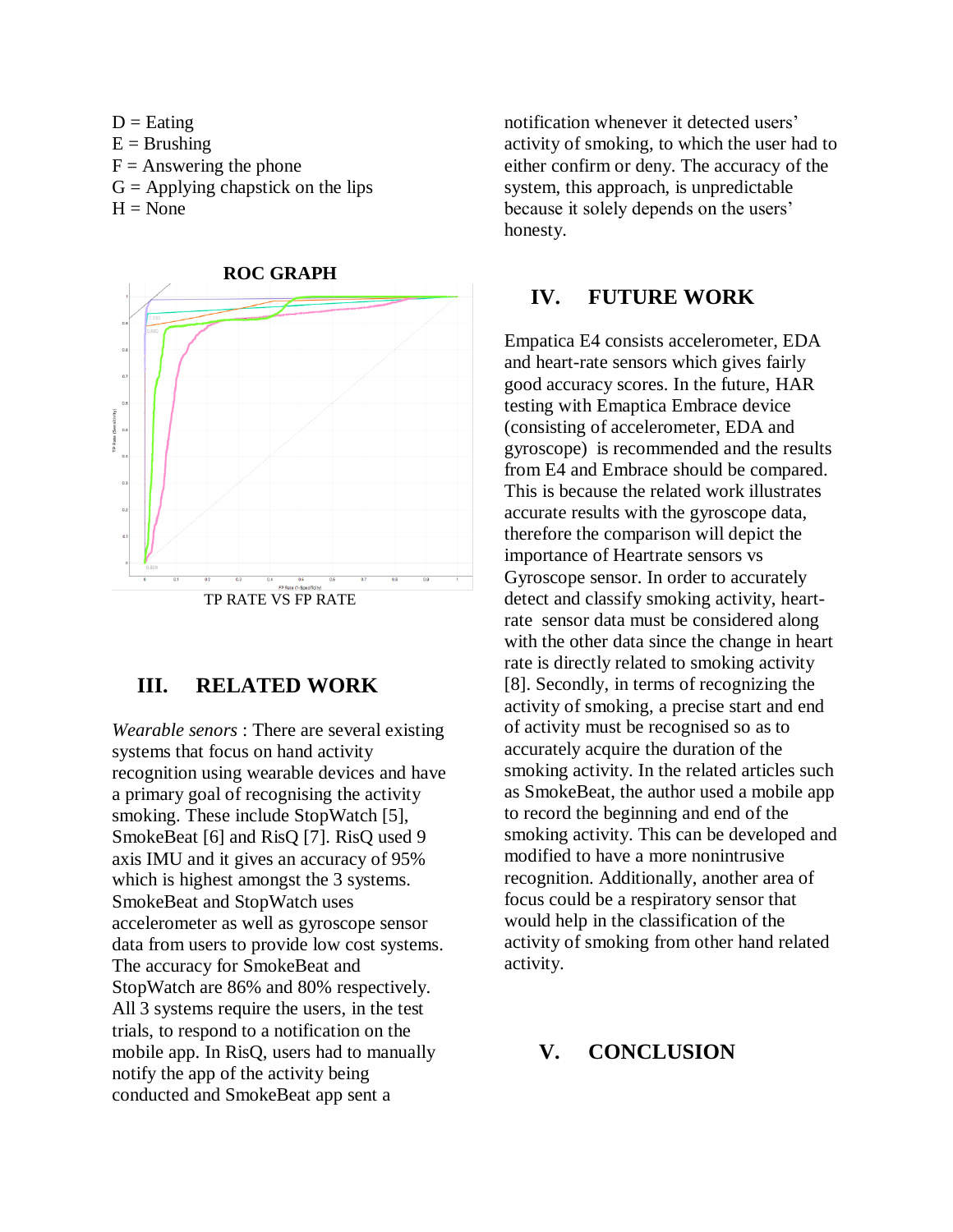This paper illustrates the use of accelerometer, heart-rate and EDA sensor data to recognise activities. It also depicts that SVM is the most suitable algorithm to use for activity recognition for the respective device and type of data. An accuracy of 89% and precision of 90% was achieved. Different activites/classes were identified efficiently. The paper concludes by stating that activity recognition was successfully achieved and user trials can follow this process to collect data from user environment. In the future, appropriate regulations and approvals for user testing must be obtained and the device should be tested for the actual activity of smoking. Since the heartrate is correlated to smoking, Empatica E4 would prove efficient and accurate in detecting the activity.

# **VI. REFERENCES**

- 1) "Smoking & Tobacco Use," *Centers for Disease Control and Prevention*, 20-Feb-2018. [Online]. Available: https://www.cdc.gov/tobacco/data\_st atistics/fact\_sheets/fast\_facts/index.h tm. [Accessed: 07-May-2018].
- 2) "E4 Get Started Guide Start acquiring physiological signals". [Online]. Available: https://www.empatica.com/getstarted-e4. [Accessed: 07- May-2018].
- 3) "Session start-time format and synchronization". [Online]. Available : [https://support.empatica.com/hc/en-](https://support.empatica.com/hc/en-us/articles/202800715-Session-start-time-format-and-synchronization)

[us/articles/202800715-Session-start](https://support.empatica.com/hc/en-us/articles/202800715-Session-start-time-format-and-synchronization)[time-format-and-synchronization.](https://support.empatica.com/hc/en-us/articles/202800715-Session-start-time-format-and-synchronization) [Accessed : 07-May-2018]

- 4) "Scikit-Learn", Internet : <http://scikit-learn.org/stable/> [Accessed 07- May-2018]
- 5) Andrew Skinner, Christopher J Stone, Hazel Doughty, Marcus Munafo. "*StopWatch: The Preliminary Evaluation of a Smartwatch-Based System for Passive Detection of Cigarette Smoking*", Oxford University Press, 24 January 2018. [Online]. Available : [https://doi.org/10.1093/ntr/nty008.](https://doi.org/10.1093/ntr/nty008) [Accessed : 07-May-2018]
- 6) Reuven Dar, "*Effect of Real-Time Monitoring and Notification of Smoking Episodes on Smoking Reduction: A Pilot Study of a Novel Smoking Cessation App*", 06- November-2017, [Online]. Available : [https://doi.org/10.1093/ntr/ntx223.](https://doi.org/10.1093/ntr/ntx223) [Accessed : 07-May-2018]
- 7) Abhinav Parate, Meng-Chieh Chiu, Chaniel Chadowitz, Deepak Ganesan, Evangelos Kalogerakis. "*RisQ: Recognizing Smoking Gestures with Inertial Sensors on a Wristband*" in Mobisys, 16-June-2014, [Online]. Available : [https://people.cs.umass.edu/~dganes](https://people.cs.umass.edu/~dganesan/papers/MobiSys14-RisQ.pdf) [an/papers/MobiSys14-RisQ.pdf.](https://people.cs.umass.edu/~dganesan/papers/MobiSys14-RisQ.pdf) [Accessed : 07-May-2018].